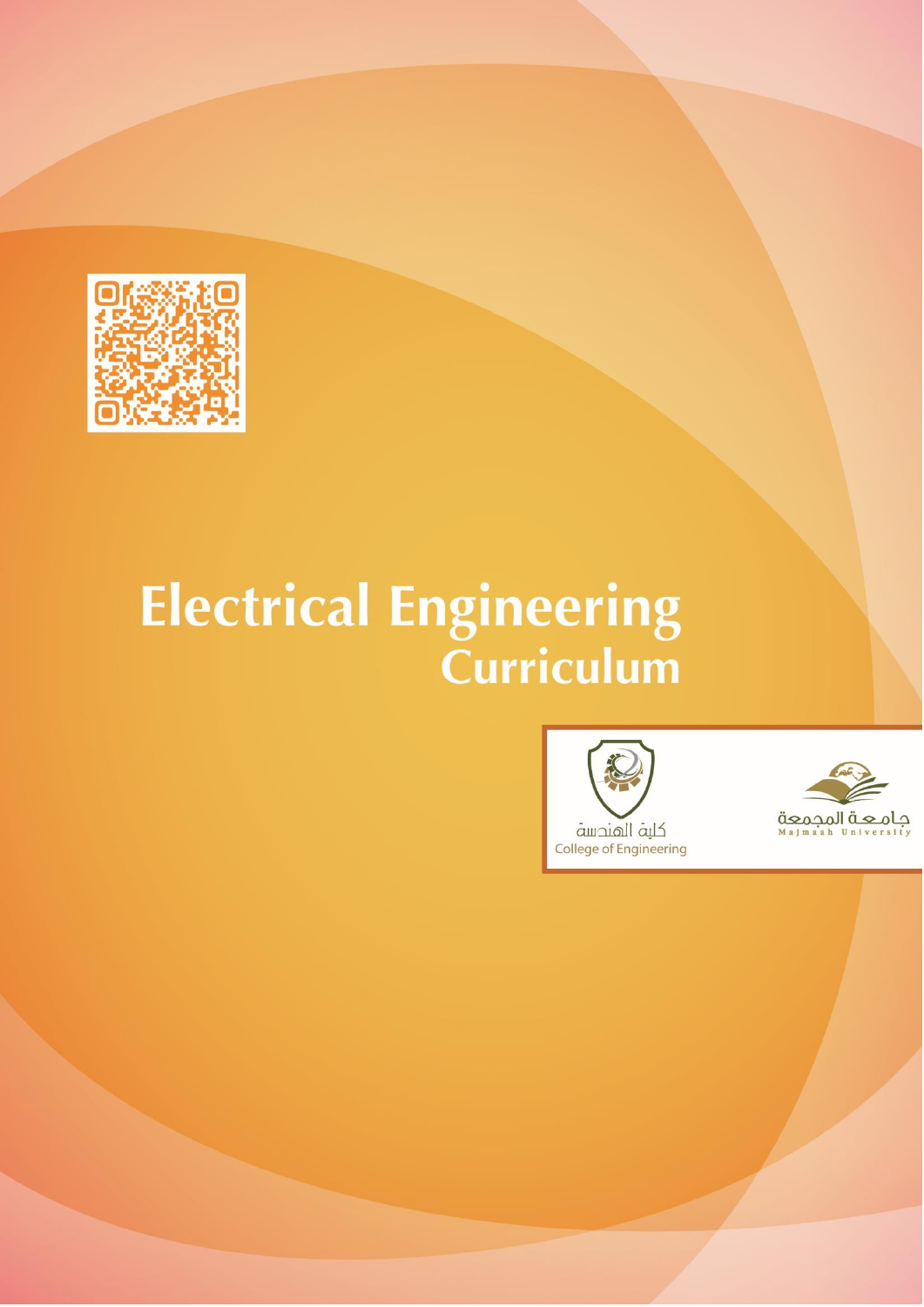## **Electrical Engineering Curriculum. Semester: First. Academic Year: 2018\2019.**

#### **Preparatory Year:**

| Course<br>Code     | Course Title                                 | Pre-Req. | $Co-$<br>Req. | <b>CH</b> | Hours |                 | Course code Course Title                       | Pre-Req. | Co-Req. | <b>CH</b> | Hours |
|--------------------|----------------------------------------------|----------|---------------|-----------|-------|-----------------|------------------------------------------------|----------|---------|-----------|-------|
| <b>PENG 111</b>    | English Language 1                           |          |               | 8         |       | <b>PENG 121</b> | English Language                               |          |         | 6         |       |
| <b>PMTH 112</b>    | Introduction to<br>Mathematics 1             |          |               | 2         |       | <b>PMTH 127</b> | Introduction to<br>Mathematics 2               |          |         | 4         |       |
| <b>PCOM</b><br>113 | <b>Computer Skills</b>                       |          |               | 2         |       | <b>PENG 123</b> | Scientific and Engineering<br>English Language |          |         | ◠         |       |
| <b>PSSC 114</b>    | Communication and<br><b>Education Skills</b> |          |               | 2         |       | <b>PPHS 128</b> | Physics                                        |          |         | 3         |       |
|                    |                                              |          |               | 14        |       |                 |                                                |          |         | 15        |       |
|                    |                                              |          |               |           |       |                 |                                                |          |         |           |       |

#### **General Electrical Engineering Courses Fall Semester Spring Semester**

| Course<br>Code     | <b>Course Title</b>                                     | Pre-Rea. | Co-Rea. | CН             | Hours     |
|--------------------|---------------------------------------------------------|----------|---------|----------------|-----------|
| <b>MURE</b>        | <b>University Requirement</b>                           |          | ---     | $\overline{2}$ | (2,0,0)   |
| <b>MATH</b><br>105 | <b>Differential Calculus</b>                            |          |         | 3              | (3,1,0)   |
| <b>PHYS103</b>     | <b>General Physics</b>                                  |          |         | $\overline{4}$ | (3, 1, 2) |
| <b>GE 101</b>      | <b>Fundamentals of</b><br><b>Engineering Technology</b> |          |         | $\mathcal{P}$  | (1,0,2)   |
| <b>GE 102</b>      | <b>Fundamentals of</b><br><b>Engineering Drawing</b>    |          |         | 3              | (1,0,4)   |
| <b>GE 103</b>      | <b>Engineering Mechanics</b><br>(Statics)               |          |         | 3              | (3,1,0)   |
|                    |                                                         |          |         | 17             |           |

| Course<br>code  | <b>Course Title</b>                                | Pre-Rea.        | Co-Req.         | <b>CH</b> | <b>Hours</b> |
|-----------------|----------------------------------------------------|-----------------|-----------------|-----------|--------------|
| <b>MATH 106</b> | <b>Integral Calculus</b>                           | <b>MATH 105</b> |                 | 3         | (3,1,0)      |
| <b>MATH 107</b> | Algebra and Analytical<br>Geometry                 |                 |                 | 3         | (3,1,0)      |
| <b>PHY 108</b>  | Physics 2                                          | <b>PHYS 103</b> |                 | 3         | (3,1,0)      |
| <b>GE 108</b>   | <b>Engineering Mechanics</b><br>(Dynamics)         | <b>GE 103</b>   |                 | 3         | (3,1,0)      |
| <b>GE 105</b>   | <b>Engineering Chemistry</b>                       |                 |                 | 3         | (3,1,0)      |
| <b>EE 101</b>   | <b>Fundamentals of Electric</b><br><b>Circuits</b> |                 | <b>MATH 107</b> | 3         | (3,1,0)      |
|                 |                                                    |                 |                 | 18        |              |

| Course<br>code  | Course Title                                             | Pre-Req.        | Co-Rea. | <b>CH</b> | <b>Hours</b> |
|-----------------|----------------------------------------------------------|-----------------|---------|-----------|--------------|
| <b>STAT 201</b> | <b>Statistics and Probability</b>                        |                 |         | 3         | (3,1,0)      |
| <b>CEN 210</b>  | Introduction To<br>Programming                           |                 |         | 3         | (2,0,2)      |
| <b>MATH 309</b> | <b>Advanced Mathematics</b>                              | <b>MATH 204</b> |         | 3         | (3,1,0)      |
| <b>EE 207</b>   | Logic Design Lab.                                        |                 | EE 208  | 1         | (0,0,2)      |
| <b>EE 212</b>   | <b>Basics of Electronic</b><br>Devices and Circuits Lab. | <b>EE 209</b>   |         | 1         | (0,0,2)      |
| <b>EE 221</b>   | <b>Signals and Systems</b><br><b>Analysis</b>            | <b>MATH 204</b> |         | 3         | (3,1,0)      |
| <b>EE 234</b>   | <b>Electromagnetics 2</b>                                | EE 206          |         | 3         | (3,1,0)      |
|                 |                                                          |                 |         | 17        |              |

# Second Year

#### **Fall Semester** Spring Semester

| Course<br>Code     | <b>Course Title</b>                             | Pre-Rea.           | Co-Rea.                  | CН | Hours   |
|--------------------|-------------------------------------------------|--------------------|--------------------------|----|---------|
| <b>MURE</b>        | <b>University Requirement</b>                   |                    |                          | 2  | (2,0,0) |
| <b>MATH</b><br>204 | <b>Differential Equations</b>                   | <b>MATH</b><br>106 |                          | 3  | (3,1,0) |
| EE 209             | <b>Basic Electronic Devices</b><br>and Circuits |                    | <b>EE 101</b>            | 3  | (3,1,0) |
| EE 202             | <b>Electric Circuits Analysis</b>               | <b>EE 101</b>      |                          | 3  | (3,1,0) |
| EE 205             | Electric Circuits Lab.                          |                    | <b>EE 202</b><br>+EE 101 |    | (0,0,2) |
| <b>EE 206</b>      | <b>Electromagnetics 1</b>                       | <b>MATH</b><br>107 |                          | 3  | (3,1,0) |
| <b>EE 208</b>      | <b>Logic Design</b>                             |                    |                          | 3  | (3,1,0) |
|                    |                                                 |                    |                          | 18 |         |

#### **Fall Semester**

Third Year

| Course Code   | <b>Course Title</b>                                            | Pre-Req.                         | Co-Req.                        | <b>CH</b>      | Hours   |
|---------------|----------------------------------------------------------------|----------------------------------|--------------------------------|----------------|---------|
| <b>MURE</b>   | <b>University Requirement</b>                                  |                                  | ---                            | $\overline{2}$ | (2,0,0) |
| <b>GE 306</b> | <b>Engineering Report</b><br>Writing                           | <b>STAT 201</b>                  |                                | 2              | (2,0,0) |
| EE 371        | <b>Fundamentals of</b><br><b>Electrical Power Systems</b>      | <b>EE 206</b><br><b>MATH 309</b> |                                | 2              | (2,1,0) |
| <b>EE 375</b> | <b>Principles of Electric</b><br><b>Power and Machines Lab</b> |                                  | <b>EE 388</b><br><b>EE 371</b> | 1              | (0,0,2) |
| <b>EE 388</b> | <b>Principles of Electric</b><br><b>Machines</b>               | EE 202                           |                                | 3              | (3,1,0) |
| <b>EE 322</b> | Communications<br><b>Principles</b>                            | <b>EE 221</b>                    |                                | 3              | (3,1,0) |
| EE 323        | <b>Communications</b><br>Principles Lab.                       |                                  | <b>EE 322</b>                  | 1              | (0,0,2) |
| <b>EE 341</b> | <b>Automatic Control</b><br><b>Systems</b>                     | <b>EE 221</b><br><b>MATH 309</b> |                                | 3              | (3,1,0) |
|               |                                                                |                                  |                                | 17             |         |

EE 399 **Engineering Practice CREAK CREAK CREAK CREAK CREAK CREAK CREAK CREAK CREAK CREAK CREAK CREAK CREAK** CREAK

#### **Fall Semester Spring Semester Spring Semester Spring Semester Spring Semester Spring Semester Spring Semester**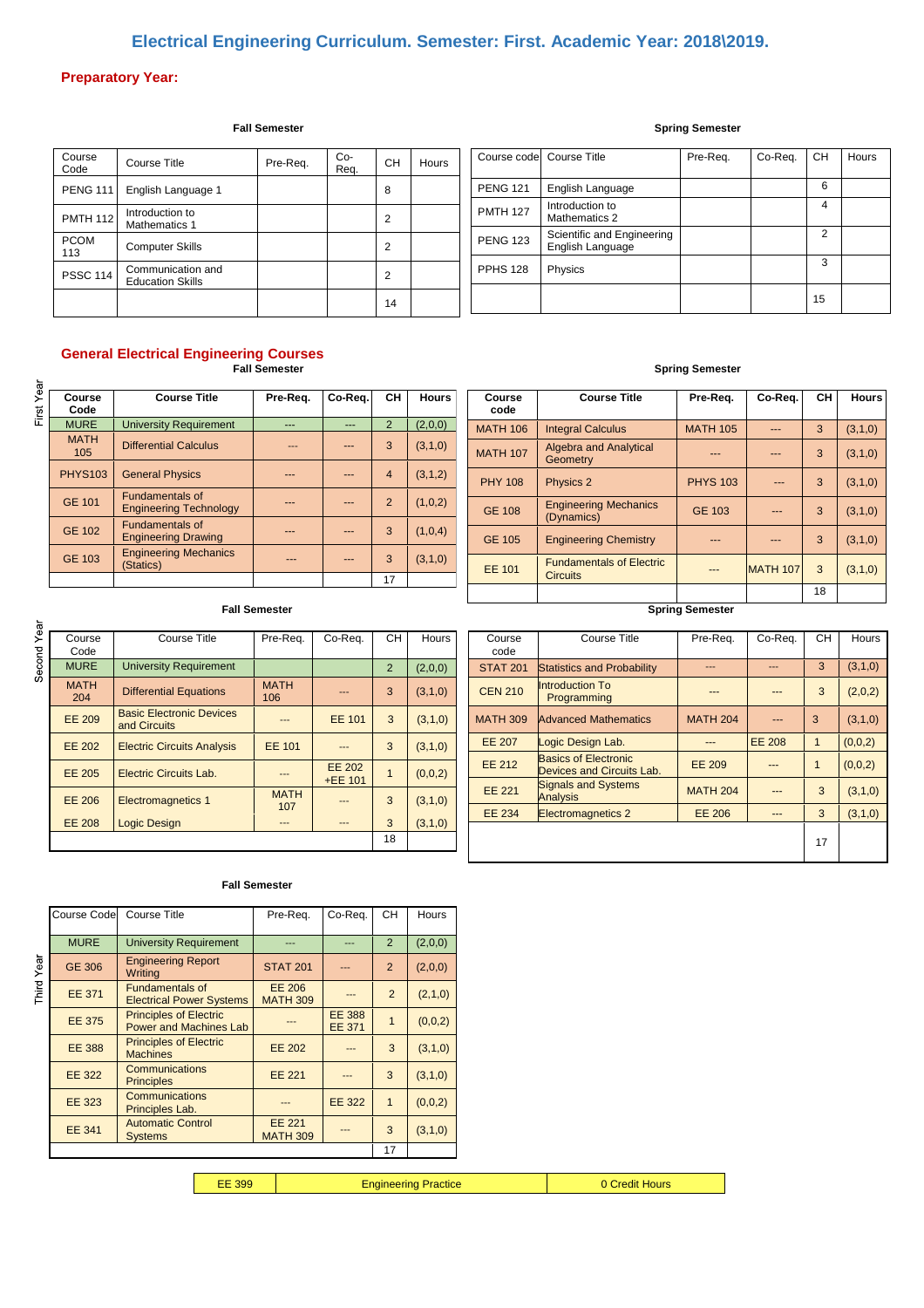#### **Track: Power & Machine**

|                 | <b>Spring Semester</b>                           |                  |                                |                |         |  |  |  |
|-----------------|--------------------------------------------------|------------------|--------------------------------|----------------|---------|--|--|--|
| Course<br>code  | <b>Course Title</b>                              | Pre-Req.         | Co-Req.                        | CН             | Hours   |  |  |  |
| <b>MURE</b>     | <b>University Requirement</b>                    |                  |                                | $\overline{2}$ | (2,0,0) |  |  |  |
| <b>MATH 254</b> | <b>Numerical Methods</b>                         | <b>MATH 204</b>  |                                | 3              | (3,1,0) |  |  |  |
| EE 307          | <b>Analog and Digital</b><br><b>Measurements</b> | <b>EE 208</b>    |                                | 3              | (3,1,0) |  |  |  |
| <b>EE 308</b>   | Measurements and<br>Control Lab.                 |                  | <b>EE 307</b><br><b>EE 341</b> | 1              | (0,0,2) |  |  |  |
| <b>EE 360</b>   | <b>Microprocessors</b>                           | EE 208<br>EE 209 |                                | 3              | (3,1,0) |  |  |  |
| EE 389          | <b>Electric Machines</b>                         | EE 388           |                                | 3              | (3,1,0) |  |  |  |
| EE 372          | <b>Electric Power Systems</b><br>Analysis        | EE 388<br>EE 371 |                                | 3              | (3,1,0) |  |  |  |
|                 |                                                  |                  |                                | 18             |         |  |  |  |

| <b>Fall Semester</b> |                                            |          |                  |               |              |  |  |
|----------------------|--------------------------------------------|----------|------------------|---------------|--------------|--|--|
| Course<br>Code       | Course Title                               | Pre-Req. | Co-Req.          | CH.           | <b>Hours</b> |  |  |
| <b>MURE</b>          | <b>University Requirement</b>              |          |                  | 2             | (2,0,0)      |  |  |
| <b>GE 407</b>        | <b>Engineering Economy</b>                 |          |                  | 2             | (2,1,0)      |  |  |
| EE 462               | Microprocessors Lab                        | EE 360   |                  | 1             | (0,0,2)      |  |  |
| EE 473               | Electric Power and<br>Machine Lab 2        |          | EE 372<br>EE 389 | 1             | (0,0,2)      |  |  |
| <b>EE 474</b>        | <b>Power Electronics</b>                   | EE 388   |                  | 3             | (3,1,0)      |  |  |
| EE 476               | Power Systems<br>Protection                | EE 372   |                  | 3             | (3,1,0)      |  |  |
| EE 471               | High-Voltage<br><b>Engineering Systems</b> | EE 371   |                  | 2             | (2,1,0)      |  |  |
| <b>EE 498</b>        | Senior Design (1)                          |          |                  | $\mathcal{P}$ | (1,0,2)      |  |  |
|                      |                                            |          |                  | 16            |              |  |  |

| <b>Spring Semester</b> |                                          |          |         |    |              |  |  |
|------------------------|------------------------------------------|----------|---------|----|--------------|--|--|
| Course<br>code         | <b>Course Title</b>                      | Pre-Req. | Co-Req. | CН | <b>Hours</b> |  |  |
| <b>MURE</b>            | <b>University Requirement</b>            |          |         | 2  | (2,0,0)      |  |  |
| <b>GE 408</b>          | <b>Engineering Project</b><br>Management |          |         | 2  | (2,1,0)      |  |  |
| <b>EE 472</b>          | <b>Distribution System</b><br>Planning   | EE 372   |         | 2  | (2,1,0)      |  |  |
| EE 475                 | <b>Applied Control</b>                   | EE 341   |         | 3  | (3,1,0)      |  |  |
| EE 479                 | Protection & High<br>Voltage Lab.        | EE 471   |         | 1  | (0,0,2)      |  |  |
| $EE$ 4xx               | Elective (1)                             |          |         | 3  | (3,1,0)      |  |  |
| EE 4xx                 | Elective (2)                             |          | ---     | 3  | (3,1,0)      |  |  |
| EE 499                 | Senior Design (2)                        | EE 498   | ---     | 2  | (1,0,2)      |  |  |
|                        |                                          |          |         | 18 |              |  |  |

Third Year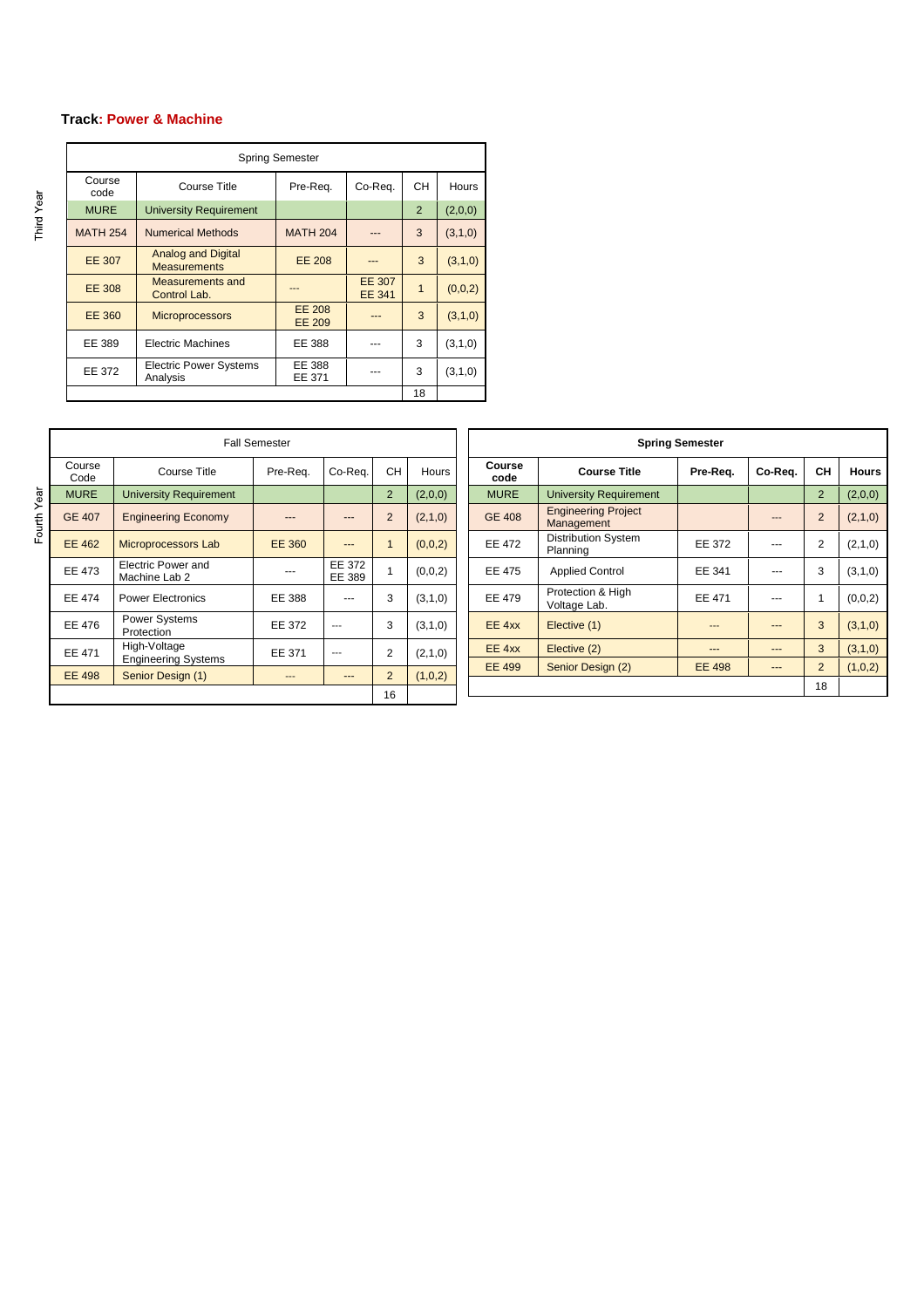#### **Track: Communications & Electronics**

| <b>Spring Semester</b> |                                                  |                                |                         |    |         |  |  |
|------------------------|--------------------------------------------------|--------------------------------|-------------------------|----|---------|--|--|
| Course<br>code         | Course Title                                     | Pre-Req.                       | Co-Req.                 | CН | Hours   |  |  |
| <b>MURE</b>            | <b>University Requirement</b>                    |                                |                         | 2  | (2,0,0) |  |  |
| <b>MATH 254</b>        | <b>Numerical Methods</b>                         | <b>MATH 204</b>                |                         | 3  | (3,1,0) |  |  |
| <b>EE 307</b>          | <b>Analog and Digital</b><br><b>Measurements</b> | <b>EE 208</b>                  |                         | 3  | (3,1,0) |  |  |
| <b>EE 308</b>          | Measurements and<br>Control Lab.                 |                                | <b>EE 307</b><br>EE 341 | 1  | (0,0,2) |  |  |
| EE 360                 | <b>Microprocessors</b>                           | <b>EE 208</b><br><b>EE 209</b> |                         | 3  | (3,1,0) |  |  |
| EE 324                 | Digital Signal Processing                        | EE 221                         |                         | 3  | (3,1,0) |  |  |
| EE 325                 | <b>Digital Communications</b>                    | EE 322                         |                         | 3  | (3,1,0) |  |  |
|                        |                                                  |                                |                         | 18 |         |  |  |

Fourth Year

Third Year

|                | <b>Fall Semester</b>                             |                  |         |                |         |  |  |  |  |
|----------------|--------------------------------------------------|------------------|---------|----------------|---------|--|--|--|--|
| Course<br>Code | Course Title                                     | Pre-Req.         | Co-Req. | CН             | Hours   |  |  |  |  |
| <b>MURE</b>    | <b>University Requirement</b>                    | ---              | ---     | 2              | (2,0,0) |  |  |  |  |
| <b>GE 407</b>  | <b>Engineering Economy</b>                       |                  |         | 2              | (2,1,0) |  |  |  |  |
| EE 462         | <b>Microprocessors Lab</b>                       | <b>EE 360</b>    |         | $\mathbf{1}$   | (0,0,2) |  |  |  |  |
| FF 414         | Analog and Digital<br><b>Electronic Circuits</b> | EE 209           |         | 3              | (3,1,0) |  |  |  |  |
| FF 420         | Analog and Digital<br>Electronic Circuits Lab    |                  | EE 314  | 1              | (0,0,2) |  |  |  |  |
| FF 427         | Communication and<br>Signal Processing Lab.      | EE 324<br>EE 325 |         | 1              | (0,0,2) |  |  |  |  |
| EE 435         | Antennas & Wave<br>Propagation                   | EE 234           |         | 3              | (3,1,0) |  |  |  |  |
| FF 436         | Antennas and Wave<br>Propagation Lab.            |                  | FF 435  | 1              | (0,0,2) |  |  |  |  |
| EE 498         | Senior Design (1)                                |                  |         | $\overline{2}$ | (1,0,2) |  |  |  |  |
|                |                                                  |                  |         | 16             |         |  |  |  |  |

| <b>Spring Semester</b> |                                          |               |         |                |         |
|------------------------|------------------------------------------|---------------|---------|----------------|---------|
| Course<br>Code         | Course Title                             | Pre-Req.      | Co-Req. | CН             | Hours   |
| <b>MURE</b>            | <b>University Requirement</b>            |               |         | $\overline{2}$ | (2,0,0) |
| <b>GE 408</b>          | <b>Engineering Project</b><br>Management | <b>GE 407</b> |         | 2              | (2,1,0) |
| EE 415                 | <b>VLSI</b>                              | EE 314        |         | 3              | (3,1,0) |
| EE 426                 | Wireless<br>Communications               | EE 325        |         | 3              | (3,1,0) |
| EE 4xx                 | Elective (2)                             |               |         | 3              | (3,1,0) |
| EE 4xx                 | Elective (3)                             |               |         | 3              | (3,1,0) |
| <b>EE 499</b>          | Senior Design (2)                        | <b>EE 498</b> |         | $\overline{2}$ | (1,0,2) |
|                        |                                          |               |         | 18             |         |